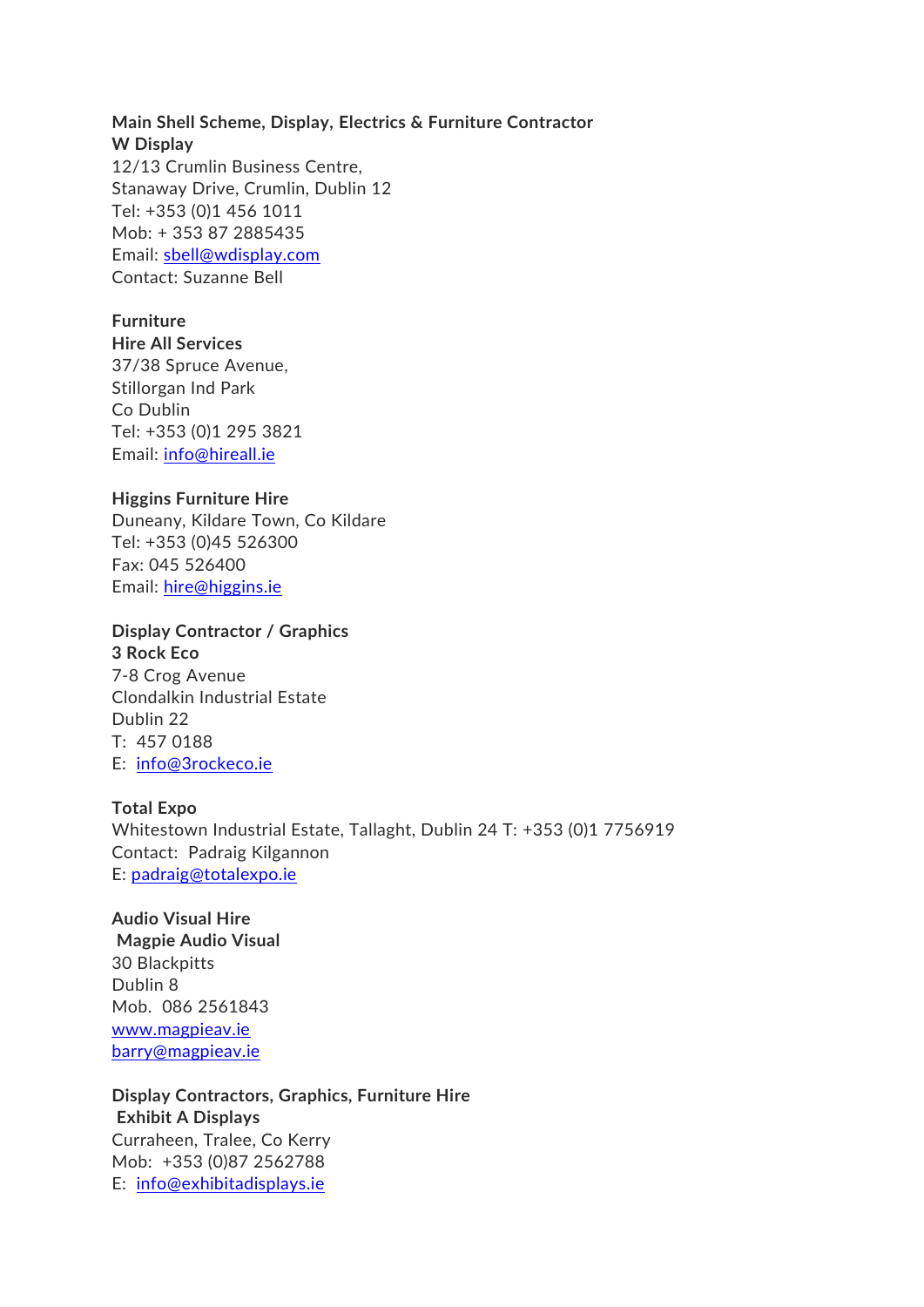#### Contact: Alan Collins

## **Water Connection**

**A.N. ONeill Ltd** 48C Robinhood Industrial Estate, Dublin 22 Tel: +353 (0)1276 7873 Fax: +353 (0)1 2767873 Mob: +353 (0)87 2572077 Email: [anoneill@gmail.com](mailto:anoneill@gmail.com) Contact: Alex O'Neill

#### **WiFi/Temp Telephone Lines - Order Form page 12**

Ablecom Tel:+353 (0)1 296 3738 Email: [sales@ablecom.ie](mailto:sales@ablecom.ie) Website: [www.ablecom.ie](http://www.ablecom.ie/)

# **Floral Décor**

**Plant Life Unlimited** 110/111 Cork Street, Dublin 8 Tel: +353 (0)1 453 6201 Fax: +353 (0)1 454 2493 Email: [info@plantlife.ie](mailto:info@plantlife.ie)

#### **For Hanging Signs & Light**

**Actavo** The Grange, Newcastle Road, Lucan, Co Dublin Tel: +353(0)1 505 5888 / Fax: +353(0)1 505 5819 Contact: Máirtín Lane Email: [Mairtin.Lane@actavo.com](mailto:Mairtin.Lane@actavo.com)

#### **Catering**

**RDS Hospitality** Dublin 4 Tel: 083 486 1332 Email: maria@withtaste.ie Contact: Maria Borha

## **Graphic Outputs & Pop Up Signs**

**Horizon Print Solutions** U2A Phoenix Ind Est, Navan Rd, Dublin 15 T: + 353(0)1 868 1257 M: +353(0)87 6631073 E: [akerrigan@horizonhouse.ie](mailto:akerrigan@horizonhouse.ie) W: [www.horizonhouse.ie](http://www.horizonhouse.ie/)

#### **Applied Signs & Display**

Unit M2, North Ring Business Park,